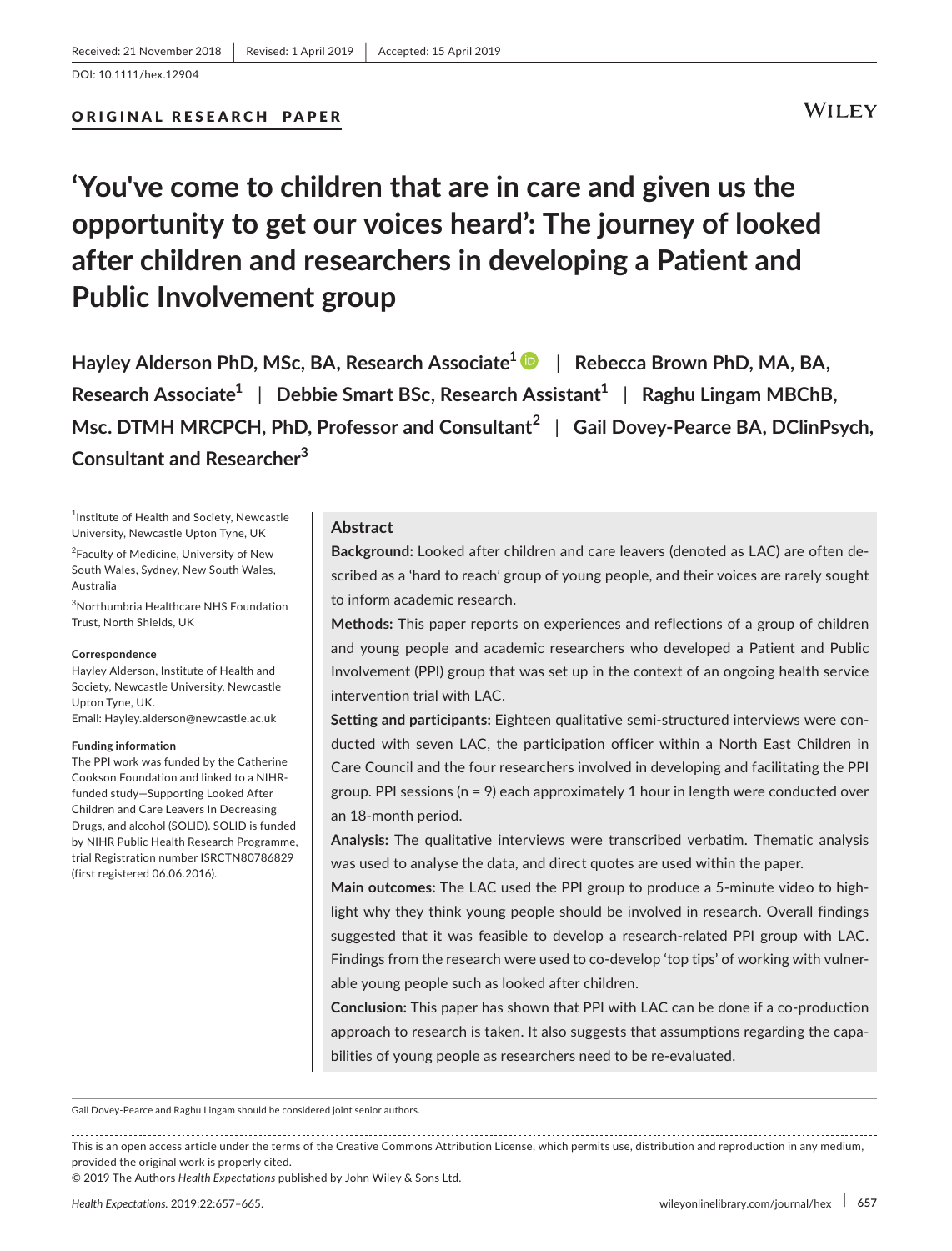### **KEYWORDS**

looked after children, Patient and Public Involvement, qualitative research

# **1** | **BACKGROUND**

Looked after children in the UK are young people aged 0‐18 years who have been placed under the legal care of the state, largely due to a history of abuse and/or neglect. They are termed as living in Out of Home care in Australia and the United States. There are almost 73 000 children in the UK care system.<sup>1</sup> This represents 62 children per 10 000 of those aged under  $18<sup>1</sup>$  Care leavers are young adults who are no longer looked after, but are still entitled to support from their local authority. Care leavers can be of age 16‐25 depending on their situation, such as whether they are in education, but are typically aged 18-21.<sup>1</sup>

Looked after children and care leavers (henceforth LAC) are often disadvantaged, and they are more likely than their peers to have experienced Adverse Childhood Experiences.<sup>2,3</sup> LAC, aged 11‐19 years, have a fourfold increased risk of drug and alcohol use than children not in care, $4$  and 50% of those in care meet the diagnostic criteria for a psychiatric disorder, compared to 10% of non‐ care children who have mental health issues.<sup>5</sup> At age 16, the average attainment score for LAC is 22.8, compared to a score nearly double that for children not in care. $6-9$ 

# **2** | **R ATIONALE FOR C ARRYING OUT PATIENT AND PUBLIC INVOLVEMENT IN RESEARCH**

The National Institute of Health Research (NIHR) defines involvement as 'research being carried out "with" or "by" members of the public rather than "to," "about" or "for" them'.<sup>10</sup> Patient and Public Involvement (PPI) should actively involve members of the public in research, planning what to research and how it should be done.<sup>11,</sup>  $p.5$  Ideally, a co-production approach should be taken, in which researchers, the public and professionals work together to share power and responsibility for the whole research project.<sup>12</sup> Recent NIHR guidance identifies five key principles for 'co‐production of research projects'.<sup>12</sup> The principles are sharing of power, including all perspectives, respecting and valuing everyone's knowledge, reciprocity and building and maintaining relationships. Research shows that PPI identifies different perspectives regarding research topics $^{13}$  and allows more ideas to be considered than if consultation was aimed at a small group of like-minded people. $14-16$  Alongside recognizing that PPI improves research, people have a right to be involved in things that affect them, and this is formalized by the United Nations Convention on the Rights of the Child (Article 12) that states all children have the right to be involved in decisions that affect them.<sup>17</sup>

In research, PPI work has a tendency to focus on specific health conditions, and experiences of attending health services. $18$  PPI groups tend to be (made up of people who are) white, middle class and retired.<sup>19, p. 21</sup> Much PPI is conducted with adults and often underrepresents, daytime workers, people from lower socio‐economic backgrounds without a university education and ethnic minorities.<sup>20,21</sup> Additionally, PPI work often ignores the views of children and young people (CYP), and their voices are largely absent within the design of academic research contrary to the United Nations Convention on the Rights of the Child.<sup>17</sup>

Guidelines are available to inform the involvement of CYP in PPI groups and research.11,22,23 The most popular model for children and young people's involvement in health research is the Young Person's research Advisory Groups, for example the Generation R Alliance.<sup>24</sup> Whilst there is recognition of the importance of obtaining multiple perspectives, the inclusion of seldom heard, marginalized and socially excluded groups continues to pose challenges.<sup>25-27</sup>

This paper aims to make a contribution to filling the gap regarding involving marginalized populations of CYP in research. Dominelli (2005) states that 'even the most premeditated forms of empirical qualitative research tend to be unpredictable and somewhat "messy",  $^{28,29, p. 229}$  the prospect of engaging a population whom is transient and surrounded by multiple complexities can be daunting. This coupled with researchers having limited time and finite resources to dedicate to engaging this group of young people results in the voices of LAC being underutilized in the research process. $29$ However, despite being challenging, it is necessary to involve LAC at all stages of the research process to ensure that they have an opportunity to be involved in decisions that affect them $^{17}$  and to strengthen the research process, making outcomes more credible and relevant to LAC individuals and wider policy decisions.<sup>24</sup>

# **3** | **METHODS**

Semi-structured interviews were conducted at two separate time points (prior to commencing sessions and within the final session) with LAC. This method was chosen for its strength in exploring participants' experiences, feelings and perspectives. A semi‐structured approach used a topic guide, but allowed the researchers to remain flexible enough to explore unforeseen areas of discussion. The first semi-structured interviews took place with seven LAC. Interviews explored LAC's understanding of the term 'research', how they felt they could contribute to a research project and their expectations and feelings about working with researchers. Interviews were completed by the researchers facilitating the PPI project. LAC volunteered to take part in the interviews conducted within a Children in Care Council (CICC) session; the interview took place in a separate room to ensure confidentiality.

The researchers involved in the PPI project were interviewed  $(n = 3)$  twice by an independent researcher. The first interviews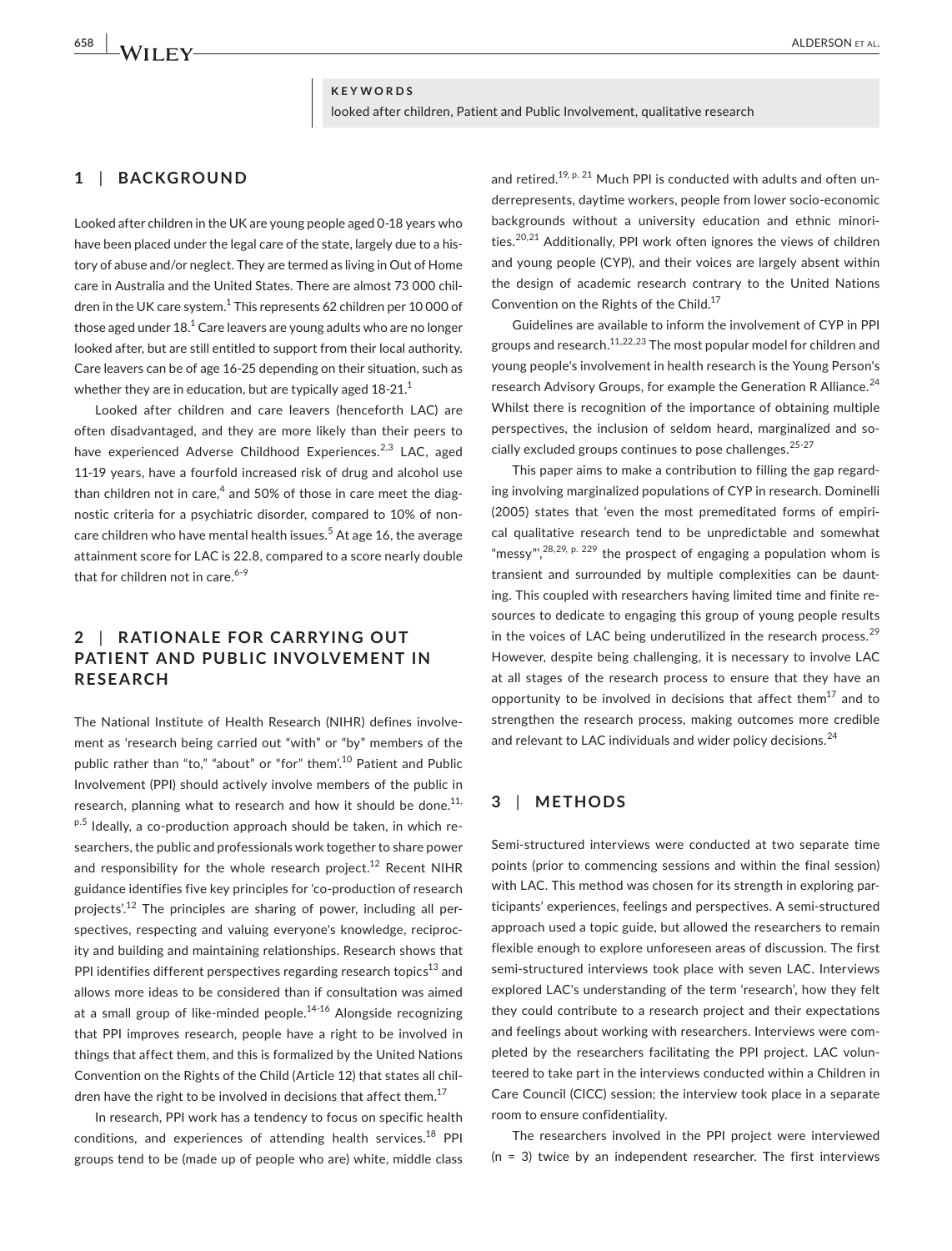aimed to capture the researcher's previous experience of being involved in PPI work and their hopes and expectations of the project prior to it commencing.

Upon completion of the PPI work, a second qualitative interview took place with participants (LAC  $[n = 4]$ , the CICC's participation officer  $[n = 1]$  and researchers involved in the project  $[n = 3]$ , two of the researchers were the same as those at initial interview, whilst one researcher had changed). The final interview with LAC included participants who were present within the CICC session and had been involved in the PPI work. Four of the original seven involved in the first interview took part (two LAC had relocated outside of the study area, and one young person was not attending the CICC meetings at this point due to health issues). Interviews discussed participants' experience of being involved in the research, if their expectations had been met and whether anything needed to change to facilitate involvement in future research projects. The interviews also aimed to increase our understanding of the practicalities and process of working with LAC.

Prior to each interview, written informed assent/consent was obtained from all researchers, the CICC participation officer and LAC, inclusive of consent from the corporate guardian for LAC under 16 years of age. Interviews were carried out by experienced researchers, audio‐recorded and transcribed verbatim. Transcripts were anonymized, and a participant key was stored separately.

Looked after children and care leavers were given a £10 voucher for each session they engaged with to demonstrate that their contributions are valued and their expertise respected.<sup>30</sup>

Study data have been analysed using thematic analysis. $31$  The constant comparison method was used, $32$  an iterative process comparing data within and across groups, highlighting similarities and differences. Direct quotes included came from LAC, researchers and the CICC participation officer. Pseudonyms are used throughout to protect participants' identities.

The findings from this project explored pre‐conceptions about the ability to engage and work with this group of young people. $33,34$ When reporting the study, the team ensured that the core items identified in the Guidance for Reporting Involvement of Patients and the Public (GRIPP) short form were adhered to.<sup>35</sup>

### **3.1** | **Setting up and running the LAC PPI group**

This PPI project was set up in the context of an ongoing health service intervention trial called Supporting Looked After Children and Care Leavers In Decreasing Drugs, and alcohol (SOLID). Within the initial set up phase of the SOLID trial, the research team consulted with LAC and received feedback that they would like to have been involved at an earlier stage to more fully influence the research agenda. This drove forward a satellite piece of work, to understand more about how to work closely with LAC to develop an ongoing research programme. We approached an already established CICC to determine whether LAC would like to be involved in a PPI project. In the UK, each local authority has a CICC specifically designed to give children in care and care leavers

an opportunity to have a voice and give their opinions on how the council should run its Children's Services. The CICC participation officer acted as a mediator and arranged for researchers to attend a CICC meeting. LAC were asked to register their interest in taking part in the PPI project with the CICC participation officer. Once confirmation of interest was received, a series of sessions were set up in collaboration with all LAC.

The CICC participation officers' role was to organize mutually convenient times for LAC and researchers to meet. Sessions were organized to accommodate the requests of the LAC regarding times, duration and venue. LAC requested that researchers attended the already established CICC meetings on dates convenient to them; that is, PPI sessions did not conflict with their other commitments. During sessions, a separate room was provided, so that individuals could either take part in the PPI work or stay within the CICC meeting, exercising their right to be involved in the PPI work and equally their right not to be involved.<sup>27,36</sup> They were welcome to enter and leave sessions whenever they wanted. Throughout the project, 11 LAC participated and nine sessions were held over an 18‐month period. Attendance varied between two and seven LAC with two of the 11 LAC attending every session.

The LAC were 15‐19 years old, all were white, in keeping with the majority demographic of the local area, and resided in North East England. The LAC (six male and five female) resided in foster placements, residential children's homes and independent living.

The project enabled LAC to establish their own project using methods of their own choice. It was established through informal discussions and the initial semi‐structured interview that LAC would like to produce a video. This video could be used to inform other CYP and academics what research is and why they think young people should be involved in research projects. LAC took part in sessions according to their own interests and abilities.

Sessions were in two parts: the first involved a facilitated exploratory discussion to consider components of 'academic research', within which different types of research, that is, qualitative and quantitative methods and types of data collection such as interview/focus groups and surveys were discussed. The second part of the session was used to video record the group taking part in activities and practising skills such as interview techniques and mock focus groups that could be used within the final video production.

The last session was used to showcase the final video, produce the top tips and provide certificates of attendance to all LAC.

## **3.2** | **Findings and lessons learnt**

The key contribution and shared learning from the PPI was in the expertise brought by the research team and the lived experience of the LAC involved. A number of themes emerged, and they have provided learning regarding the logistics and the processes of involving LAC in academic research.

When discussing their motivation for being involved, there was a desire to learn new skills.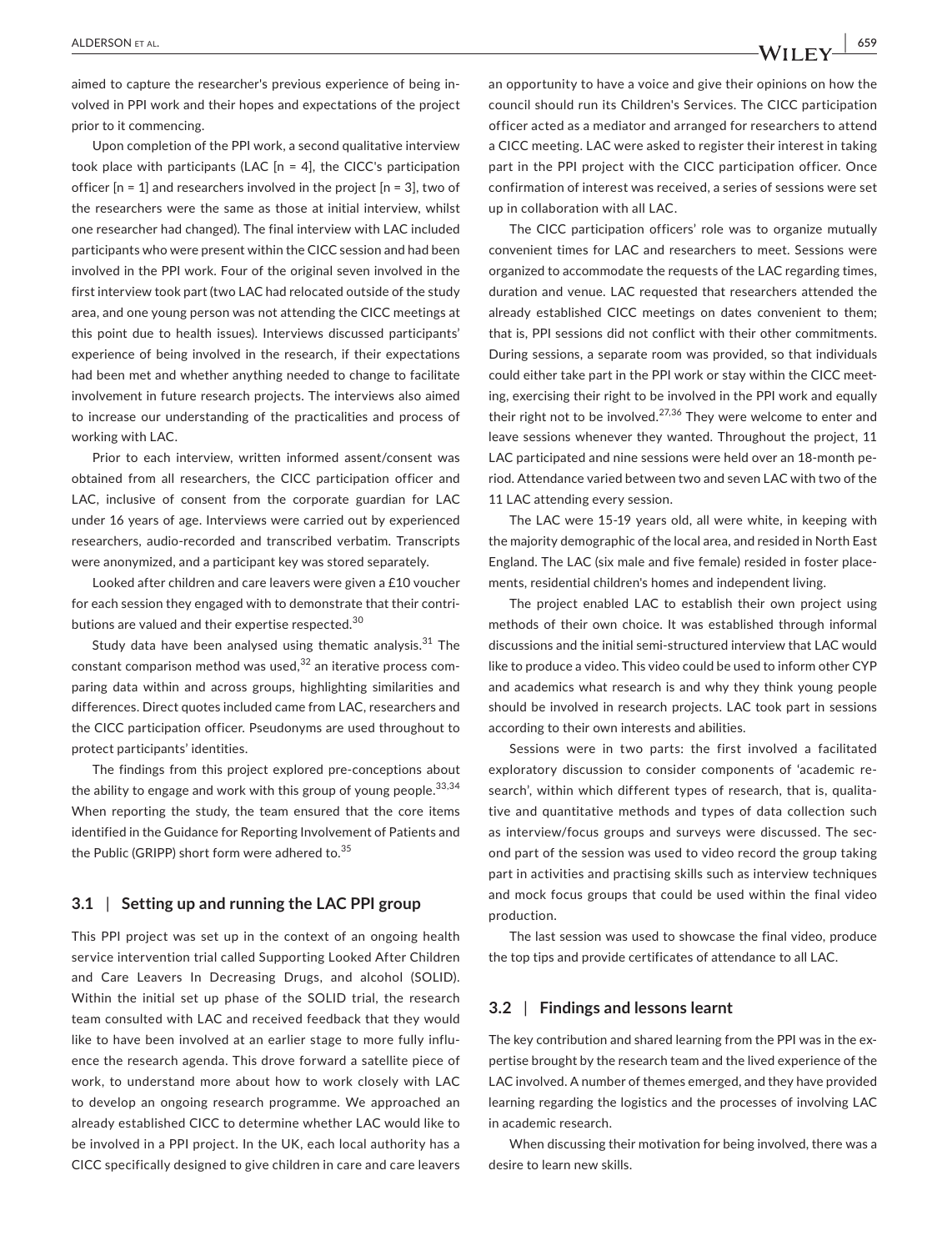Learn something new innit? Obviously I've never really done that kind of stuff before

(Paul, LAC)

Being involved in new things provided an opportunity to receive a certificate to record their achievement, and there was a definite focus on the future.

> Having a certificate, you've always got it so you could always be reminded of the good things you've done. Stuff like that's really good to have on CV's.

> > (Lisa, LAC)

### **3.3** | **Involvement as a fluid and evolving process**

The project was fluid, and the idea for the project was led by the LAC and evolved from discussions;

> You could do a mini documentary on like how…..yous could have like a bit that explains why yous are doing the research. Like you could include some of the young people's point in it, it would be really good. (Lisa, LAC)

Due to the voluntary nature of the group, researchers had to be mindful of creating a relaxed environment whilst also progressing towards creating an end product;

> Our group are the less engaged and harder to engage, so you've got to make it really flexible for them. People need to remember that actually they're volunteering their time, so they don't have to be there. (Joanne, Participation Officer)

Each session required active facilitation with researchers balancing a goal‐focused approach alongside being responsive to the young people;

> Whoever wanted to be involved in that session, and take a specific role, they were encouraged to do so– and did.

> > (Rachel, Researcher)

There was a strong and repeated request for sessions to be interactive. Researchers needed to be pragmatic when thinking about the structure and content of sessions and what was realistically achievable. A variety of skills were adopted to keep participants engaged;

> Do like, activities basically, because sitting round a desk and talking isn't very engaging.

> > (Sarah, LAC)

### **3.4** | **Building and maintaining relationships**

The ability to engage LAC and establish a working relationship was key to the success of the project, and it had to be done face to face to truly engage participants;

> Once they've met you a couple of times, they start to engage a bit more. Building a relationship with them is really, really important.

> > (Joanne, Participation Officer)

Having the opportunity to meet with LAC over an 18-month period enabled LAC to relax and build up a rapport with researchers;

> The group in general, it wasn't too formal, it was just a place where you could talk

> > (Sarah, LAC)

# **3.5** | **Awareness of power**

Generally, LAC are perceived by society as vulnerable, hard to engage and in need of protection,<sup>9</sup> and therefore, they miss the opportunity to be involved;

> Some people will treat us differently but you have come to us to ask us whether we want to do it. Rather than just going to a group of young people, "Right, do you want to do this?" you've come to children that are in care and given us the opportunity to get our voices heard

> > (David, LAC)

Once LAC were familiar with the researchers, they articulated themselves clearly and CICC members did not stereotypically present in a 'vulnerable' way;

> Sometimes we have these misconceptions of looked after young people. Social workers think they are so vulnerable and they need protecting from this and that and sometimes they haven't got the right skills to communicate with professional and adult people in a way we would want them to but as a researcher I am seeing something totally different.

> > (Mel, Researcher)

Mel witnessed LAC volunteering to be involved in the study, and they were assertive during activities and confident in articulating themselves when talking to the researchers.

In direct response to LAC's ability to express themselves, researchers had a heightened awareness of maximizing opportunities for LAC to shape the project. This was reinforced when the participation officer stated that LAC wanted to feel;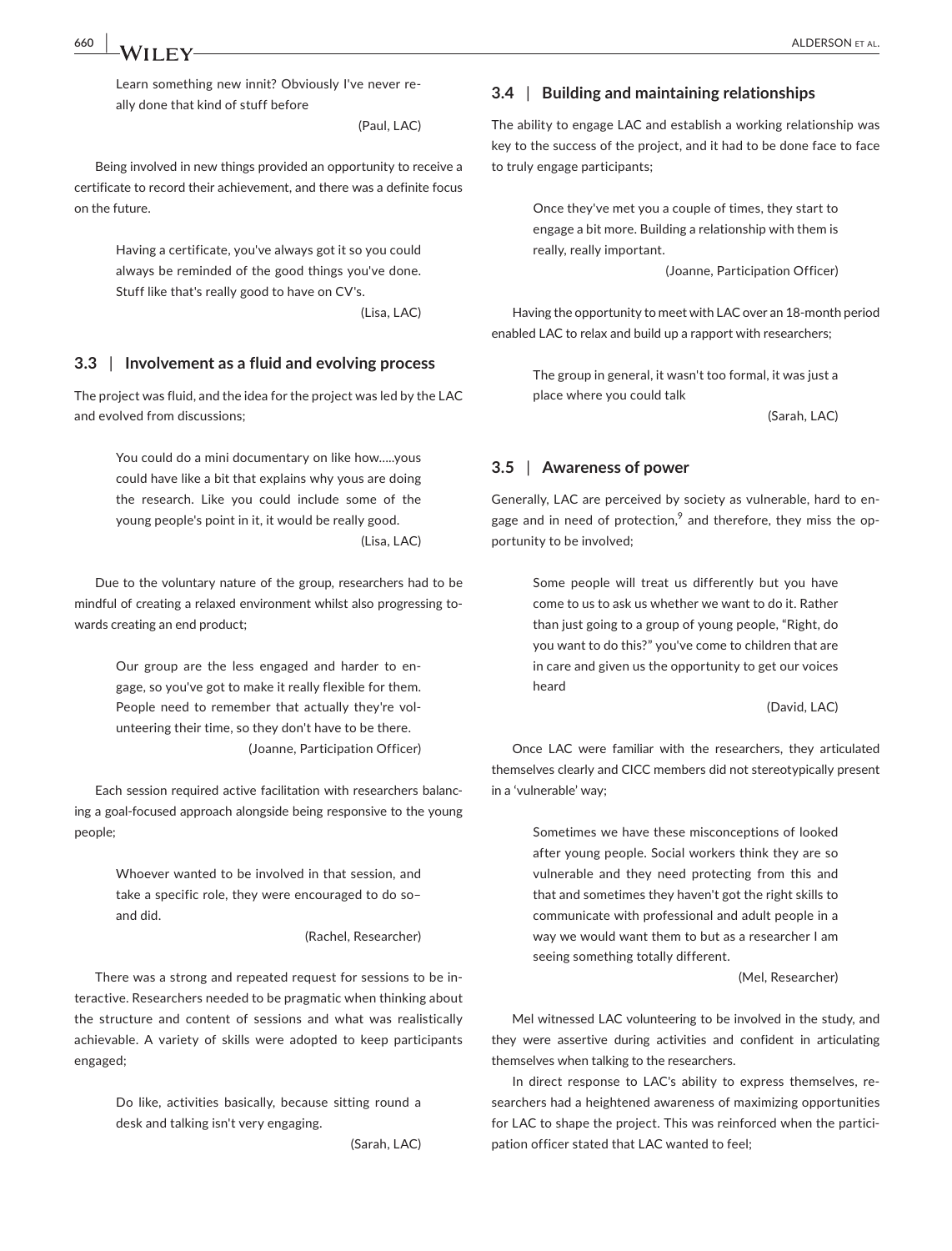"Actually I've got a bit of a voice and I've got a bit of power," a lot of these young people have been through being powerless, really, and had a lot of things done to them.

(Joanne, Participation Officer)

Researchers wanted to support LAC to be actively engaged in the project, working towards a common goal. Despite trying to engage LAC on an 'equal' level, by encouraging discussions led by the LAC and handing control to the group regarding which skills to practice and which elements to video record, some participants still conformed to a more traditional teacher‐student role;

> I think there was still the age of the power dynamic. I was sitting in front of a 14‐year‐old girl who was at school who saw me as asking her questions to get the right answer from her and it wasn't like that.

> > (Lyndsay, Researcher)

# **3.6** | **Respecting everyone's knowledge and skills**

Researchers had to be vigilant of external factors affecting LAC and how they impacted upon individuals and affected group dynamics. The decision to make the PPI group 'open access' rather than a closed group enabled LAC to attend when possible, without feeling excluded if they missed sessions;

> "Actually, they've got so much going on that they might have all the will in the world to be involved in this project, but life just takes place." By keeping turning up, it gave them another opportunity to come back when they were ready.

> > (Grace, Researcher)

The research team ensured that there was not any pressure to undertake roles they were not comfortable with and LAC appreciated this level of choice and control over their input;

> I don't want to be on camera so you gave me the opportunity of videoing it instead….so you gave all of us a choice of whether we want to be on camera or not (David, LAC)

# **3.7** | **Reciprocity in the PPI project**

Looked after children and care leavers received a certificate to record their achievement and acknowledged that the skills they had acquired were transferable;

> I mean interviewing skills, like life skills, you know, I can take away from that and just the different formats of research that you can do

> > (Sarah, LAC)

Researchers working on the project were all white British females, in their mid‐30s. All researchers had previous experience of working with young people who accessed drug and alcohol services and young carers support. Despite previous experience, researchers continued to develop their skills;

> It's quite humbling, that… They can bring you to your knees, in a way, by off-hand comments or not doing what you thought was going to happen. Having to learn, I guess, to improvise.

#### (Lyndsay, Researcher)

This study reinforced that it is essential for researchers working with this participant group to develop skills such as resilience, patience and tolerance. A commitment to understanding the factors affecting the lives of LAC at the same time as working sensitively and with tact is imperative.

At the end of the project, LAC wanted to understand how their input had influenced the research project;

> It's all very well and good doing a project, but then if you don't know how it turns out, you know…….was it totally useless, sort of thing?

> > (Amy, LAC)

Looked after children and care leavers and the participation officer voiced a frustration when external people parachute in and conduct tokenistic consultations with members of the CICC without providing feedback as to how their input had influenced anything.

To ensure this did not happen in this project, LAC helped to edit the final video. Once completed, they watched the video and approved use at dissemination events. LAC felt the video they developed could be used in multiple settings to raise awareness of involving CYP in research. This was a positive output for LAC to have been involved in.

# **3.8** | **Producing 'top tips' of working with young people**

The group made recommendations of the 'top tips' for working with LAC and other marginalized CYP in research. The top tips were devised by taking part in a group exercise where LAC individually wrote down tips they thought were important, and they then worked together to co‐produce the ten mostimportantitems for consideration. The top tips were divided into suggestions around organizing and running a session.

### **3.8.1** | **Organizing a session**

Many of the tips are relevant and important to consider for any PPI group but are even more so for children with care experiences.

1. **Provide transport to sessions**—Although transport can be a barrier to any involvement, for LAC and care leavers especially, access to transport can be extremely problematic. Many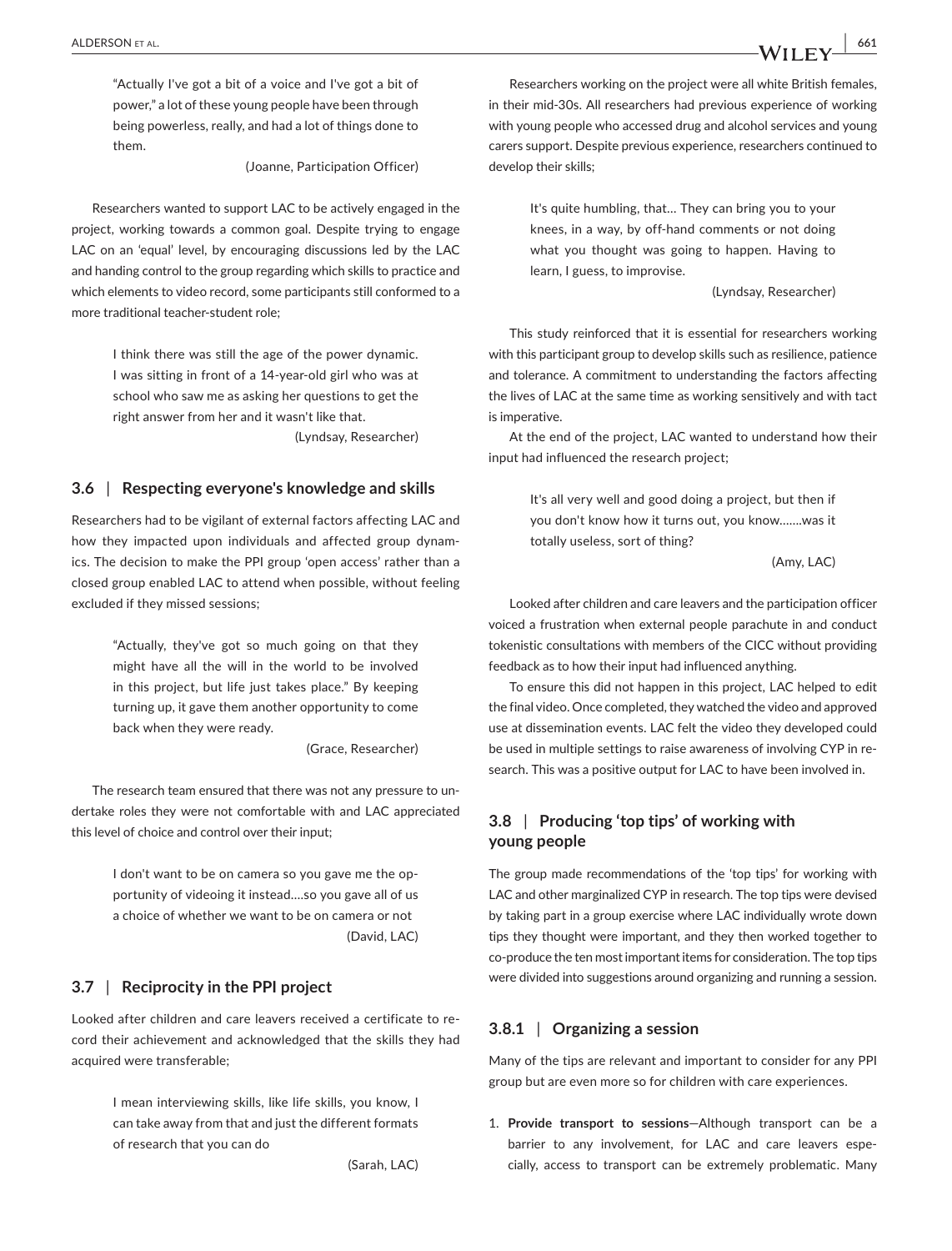**662 |**  ALDERSON et al.

care leavers live independently with limited finances. They do not have the finances to pay for public transport in order for it to be reimbursed. Therefore, it was pivotal that transport was provided for this particular group of young people or an advanced travel pass issued.

- 2. **Interactive sessions—**For the majority of the LAC involved in this project, participating in groups or research implies that it is in addition to school, college or employment. They did not want sessions to feel like an extension of their education by having a 'teacher-student' feel to the sessions. Additionally, it is known that many LAC have a reduced level of literacy and behavioural diagnoses of conditions such as attention‐deficit hyperactivity disorder.37,38 It was important that sessions were interactive and shaped around individual's needs.
- 3. **Keep sessions short**—Sessions need to be a maximum of 1 hour, including comfort and refreshment breaks. Researchers need to gauge each session on its own merit and be prepared to make adjustments if LAC are starting to disengage to reduce the likelihood of young people thinking negatively about their experience of involvement.
- 4. **Meetings after school**—Timing of sessions was important, and LAC suggested 4-4:30 PM as an optimum time to start sessions. This allows LAC time to travel to sessions after completion of their daily commitments but would not interfere too significantly with 'tea time' or other responsibilities they have.
- 5. **Location needs to be familiar**—The location was important for LAC whom explained that they are often exposed to numerous different workers and appointments in different locations. This can be anxiety provoking. Therefore, if possible, involvement in PPI/research should take place in a familiar location. This was reinforced by LAC stating that involvement in research could be daunting; if the location was already familiar, it made participating easier.

# **3.8.2** | **Running a session**

- 1. **A familiar face**—A well‐known face helps LAC to overcome potential insecure attachments<sup>27</sup> that they may have experienced/ may be experiencing by nature of being in care. The participation officer organized the room bookings and also helped to maintain contact with LAC, sending reminder text messages, acting as a sounding board if they had any questions and being available within PPI sessions to provide a familiar face and being a source of positive support throughout the project.
- 2. **A researcher who understands**—LAC within the group stated that they wanted a researcher that had an understanding of their circumstances and an awareness of the care system and the complexities that they faced. Researchers had to be able to engage with LAC on their terms, be non-judgemental and sensitive in their approach.
- 3. **Teach us a new skill**—PPI should be designed so that participants learn a new skill, as Dunn (2018) also highlights when working with a group of young people experiencing depression.<sup>39</sup>
- 4. **Provide a certificate**—A certificate of attendance was important for this group, especially for some LAC who due to disrupted education have limited formal qualifications.
- 5. **Incentives**—Incentives are always welcome as a sign of appreciation.<sup>30</sup> What was interesting for this group of LAC was that the incentive was only useful if it was relevant to them. For all LAC, but care leavers especially incentives of food vouchers were most relevant to them. This would enable them to purchase food, which sometimes they struggle to afford.

# **4** | **DISCUSSION**

The current paper gives an example of how to develop and engage a group of LAC in a time‐limited PPI project. The findings and top tips reflect the practicalities of working with an under‐represented group, whom often present with a range of competing demands and needs. This project has highlighted that involving LAC in academic research can result in concrete outcomes and has key impacts. It has also highlighted that the involvement process needs to be understood and carefully facilitated, for the desired outputs and impacts to be realized. In line with Dovey‐Pearce's paper, this project suggests that assumptions regarding the capabilities of CYP as researchers need to be re-evaluated.<sup>40</sup>

This paper highlights that involving LAC in a PPI group to inform research has considerable potential to be mutually beneficial; however, there is little evidence available regarding successful examples of the *process* of their involvement or its *impact*. 41,42 Brett et al's<sup>43</sup> systematic review provided the first international evidence of PPI impact that had emerged at all key stages of the research process. However, their review concluded that much of the evidence base concerning impact remains weak and needs significant enhancement. This is certainly true for LAC who are recognized as a marginalized and socially excluded group whom are less likely to be involved in research. It is also recognized that when links are successfully established with individuals such as LAC, they tend to feel over-consulted, so a careful balance has to be achieved.<sup>44,45</sup>

With that in mind, this paper highlights important factors to be considered when undertaking PPI with LAC or groups of under‐represented young people. Unsurprisingly, many of the findings are relevant and important to consider for any PPI/research group with young people and the suggested findings are closely aligned with the guidance produced by INVOLVE,<sup>22</sup> National Children's Bureau,<sup>46</sup> the  $NIHR<sup>11</sup>$  the NHS<sup>23</sup> and other authors regarding CYP's involvement in research or PPI groups.<sup>45,47</sup> However, when comparing guidance documents, there are some significant differences regarding the priorities of LAC in their 'top tips' for involvement. What deviates from the more generic guidance is that the LAC involved in this project placed transport, logistics of the sessions and location at the top of their checklist. On reflection, the 'top tips' were devised at the end of the project, and therefore, the usual ideas of respect, involving LAC from the beginning, providing training and giving feedback may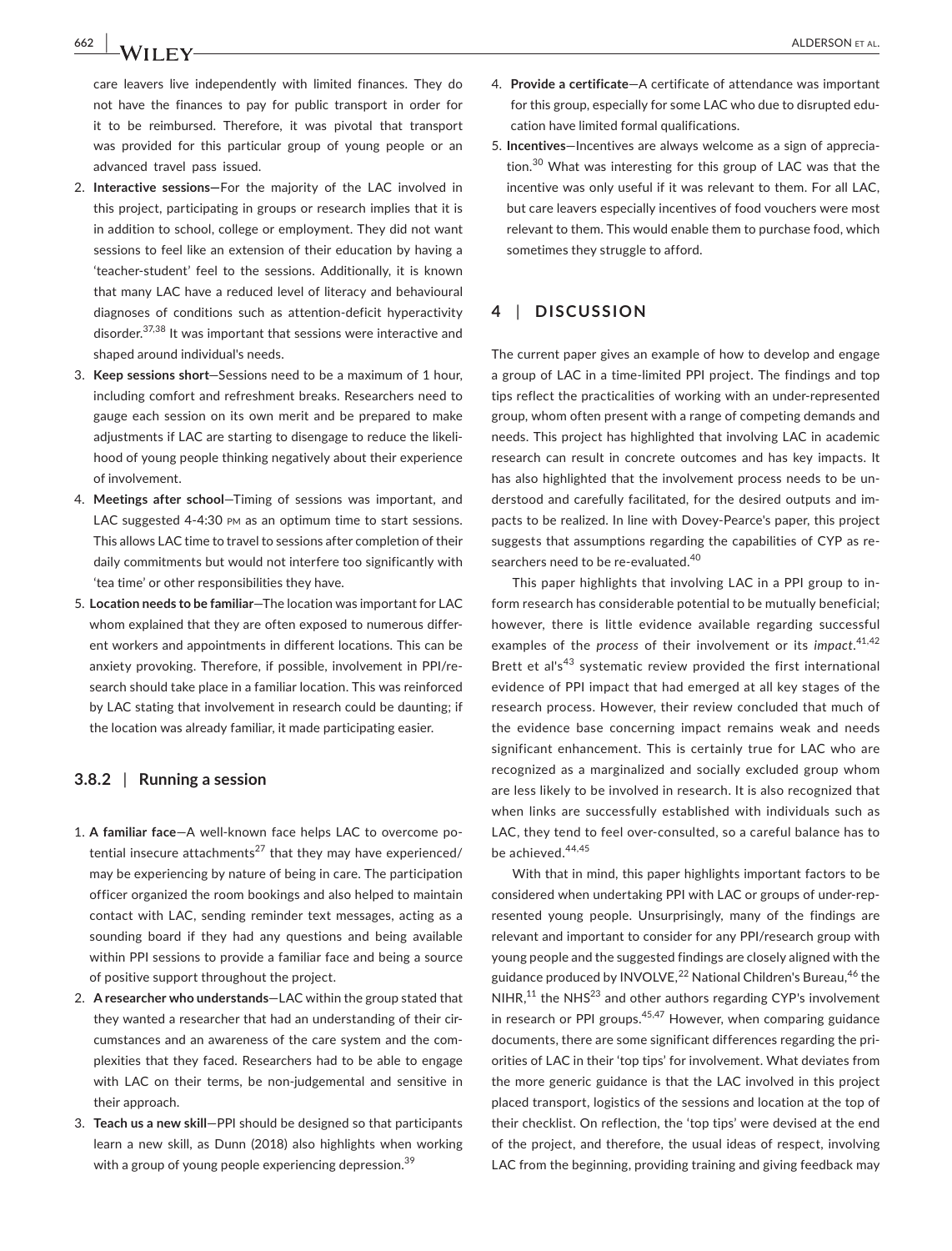have featured more heavily had we not already successfully managed to do that within the project.

The idea of involvement in research being mutually beneficial and showing respect to CYP is present in the generic PPI guidance, as is the requirement to provide training and support through the research<sup>48</sup> and feedback once the project has concluded. However, the reasons behind some of the requirements are different and it is important to acknowledge the subtleties and understand the specifics of *why* some ideas are important when considering a LAC population.

Young people can often be viewed as being relatively powerless due to their levels of capacity and competency due to their age.  $33,49$ The term 'power' can have negative connotations when considering more marginalized groups due to negative forms of power, such as domination. In terms of power in relation to participatory research, it is argued that this should not lead researchers to avoid discussions about power or strive for absolute equality but understand that power differentials exist and enablement and emancipation can allow people to choose to enact their inherent powers and capabilities.<sup>50</sup> Communication and negotiation are key in recognizing power differentials and discussing how and when decisions can be taken and by whom.<sup>51</sup> Within this project, LAC asserted their power by either electing not to attend sessions, attending but deciding not to participate in the research study and self-selecting what to share within the sessions. A conscious effort was made for LAC to be mutually involved in the research process. For researchers, this shift in the power dynamic was essential for an effective group and was encouraged. The researchers had to consider possible ways of redistributing power, such as LAC deciding what the project should look like and the format it should take (producing a video) to maximize involvement opportunities and align as closely as possible to the co‐ production principles discussed earlier. Researchers believe that PPI in this project could be classed as 'co-production', the main challenge was sharing power and we do not think that absolute equality was achieved as throughout the project researchers introduced ideas and prepared materials to facilitate discussions.

There is a need to understand that tokenism may be experienced by LAC as oppressive as for many LAC the receipt of statutory care is involuntary.<sup>52</sup> The study reinforced the importance LAC place on feeling respected and that their voices are heard because they have often lacked control in other areas of their lives.<sup>52-54</sup> The attempt to genuinely give LAC a voice translated within this project to a co‐produced video and top tips wherein LAC developed the idea of making a short film within the CICC meetings. The final film indicated to other potential audiences that the research team had successfully managed to give LAC a voice.

Throughout the project, participatory activities improved and LAC's confidence appeared to improve with individuals taking on roles they had previously declined to and asking to be involved in future projects. This is in line with previous findings within which participants involved in PPI have reported, feeling listened to<sup>43,55-</sup>  $57$  and feeling valued.<sup>58</sup> Additionally, being involved in the project helped to provide an experience to add to their CV, making them

more desirable when they sought employment.<sup>57</sup> A certificate of attendance was important for this group, especially for some LAC, who due to disrupted education have limited formal qualifications. The project provided an opportunity for researchers to follow the key co-production principles and show that LAC can successfully take part in extracurricular activities.

# **5** | **STRENGTHS AND LIMITATIONS**

The opportunity of engaging with an existing group where LAC are represented and the availability of a familiar face (participation officer) helped to overcome some of the barriers to engagement and was undoubtedly paramount to the success of this research project.

A limitation of the study is that the number of LAC involved in the research was small and all LAC resided in the same geographical location. The project was extremely resource intensive for a small number of LAC; this limits the potential for generalization and may make the study difficult to replicate.<sup>59</sup>

# **6** | **CONCLUSION**

This paper has described the process of involving LAC in developing and engaging in PPI in academic research. This study has shown that PPI with this group of young people can be done, if researchers have enough time, resources and willingness to work at the pace of the participants. Further work is needed which ensures that LAC have an opportunity to co-produce research ideas and work on projects and develop an ongoing research strategy for other LAC. Future work needs to accurately assess the impact of PPI work undertaken.

#### **ACKNOWLEDGEMENTS**

HA, RL and GDP were co-applicants and were responsible for designing the research. HA is the project co-ordinator of this PPI project and the linked SOLID pilot feasibility trial. HA, RB and DS had responsibility for completing the qualitative research and co-facilitating the PPI work.

We thank the Local CICC for their participation in this study, and all LAC for giving their time to participate in interviews and PPI sessions. We would also like to thank Junior Stringer and Megan Gibson (members of the CICC) for their commitment to the study and for reading and approving the final version of the manuscript.

### **CONFLICT OF INTERESTS**

The authors declare that they have no conflict of interests.

### **AUTHOR CONTRIBUTIONS**

All authors have made an intellectual contribution to this research paper. HA, RL and GDP conceptualized the initial idea of the study.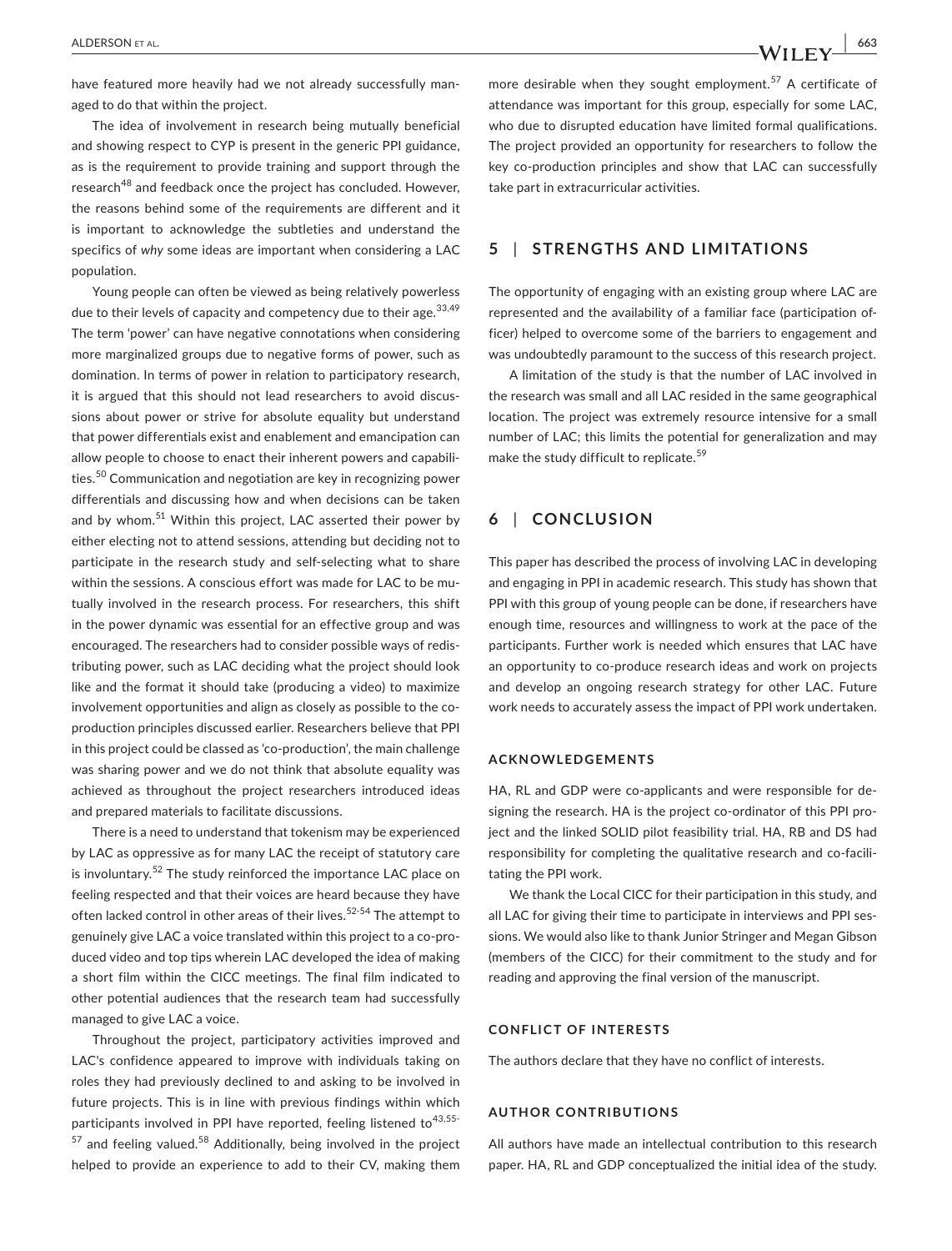**664 |**  ALDERSON et al.

HA wrote the first draft of the paper, and all authors (RB, DS, RL and GDP) have input into drafts and have read and approved the final version of the manuscript.

### **ETHICAL APPROVAL AND CONSENT TO PARTICIPATE**

This study was undertaken as part of the ongoing PPI element of the SOLID trial, and therefore, the same ethical approval was applied. The SOLID study was granted a favourable ethical opinion by Newcastle and North Tyneside 1 NRES Committee (16/ NE/0123). Newcastle University acted as trial sponsor. The SOLID Management Group have been responsible for ensuring the appropriate and timely implementation of the study.

Written informed consent was obtained for all participants (LAC, researchers and CICC participation officer), inclusive of assent from LAC under 16 years of age and consent from their corporate guardian.

# **AVAILABILITY OF DATA AND MATERIAL**

The datasets used and/or analysed during the current study are available from the corresponding author on reasonable request.

### **ORCID**

*Hayley Alderson* <https://orcid.org/0000-0002-4674-561X>

### **REFERENCES**

- 1. Department of Education. *Children Looked After in England (Including Adoption), Year Ending 31 March 2017*. London: Department of Education; 2017.
- 2. O'Higgins A, Sebba J, Gardner F. What are the factors associated with educational achievement for children in kinship or foster care: a systematic review. *Child Youth Serv Rev*. 2017;79:198-220.
- 3. Evans R, Brown R, Rees G, Smith P. Systematic review of educational interventions for looked‐after children and young people: recommendations for intervention development and evaluation. *Br Edu Res J*. 2017;43(1):68‐94.
- 4. Meltzer H. *The Mental Health of Young People Looked After by Local Authorities in England*. London: H.M.S.O; 2003.
- 5. Lukes N, Sinclaire I, Woolgar, M, Sebba J. *What Works in Preventing and Treating Poor Mental Health in Looked After Young People*. Oxford, UK: NSPCC; 2014.
- 6. Department for Education. *Outcomes for Chilldren Looked After by Local Authorities in England, 31 March 2017*. London, UK: 2017
- 7. Simkiss DE, Spencer NJ, Stallard N, Thorogood M. Health service use in families where children enter public care: a nested case control study using the General Practice Research Database. *BMC Health Serv Res*. 2012;12:65.
- 8. Simkiss DE, Stallard MT. A systematic literature review of the risk factors associated with children entering public care. *Child Care Health Dev*. 2013;39(5):628‐642.
- 9. Simkiss D. Looked after children and young people. In *Annual Report of the Chief Medical Officer 2012, Our Children Deserve Better: Prevention Pays*, Davis DS, ed. 2012.
- 10. INVOLVE. *Involving Children and Young People in Research: Top Tips and Essential Key Issues for Researchers*. Eastleigh, UK: NIHR; 2016.
- 11. National Institute of Health Research. *Guide for Researchers Working With Patient and Public Involvement (PPI) Contributors*. Oxford, UK: NIHR and Univerity of Oxford; 2017.
- 12. **INVOLVE.** Guidance on Co-producing a Research Project. Southampton: INVOLVE; 2018.
- 13. Bird D, Culley L, Lakhanpaul M, Why collaborate with children in health research: an analysis of the risks and benefits of collaboration with children. *Arch Dis Child Educ Pract Ed*. 2013;98:42-48.
- 14. Stoker G. Public Value management: a new narrative for networked Governance? *Am Rev Public Adm*. 2006;36:41-57.
- 15. Stewart R, Liabo K. Involvement in research without compromising research quality. *J Health Serv Res Policy*. 2012;17(4):248‐251.
- 16. O'Donnell M, Entwistle V. Consumer involvement in research projects: the activities of funders. *Health Policy*. 2004;69:229-238.
- 17. Office of the United Nations. *Convention on the Rights of the Child. Office of the United Nations High Commissioner for Human Rights*. Geneva: United Nations; 1989.
- 18. Popay J, Collins M, eds. with the PiiAF Study Group. *The Public Involvement Impact Assessment Framework Guidance*. Liverpool, UK: Universities of Lancaster. 2014.
- 19. Healthtalk. *A Researcher's Guide to Patient and Public Engagement: A Guide Based on the Experiences of Health and Medical Researchers, Patients and Members of the Public*. Oxford, UK: Healthtalk.org and University of Oxford. 2016.
- 20. Beresford P. *Beyond the Usual Suspects: Towards Inclusive User Involvement*. London: Shaping Our Lives; 2013.
- 21. Bonevski B, Randell M, Paul C, et al. Reaching the hard-to-reach: a systematic review of strategies for improving health and medical research with socially disadvantaged groups. *BMC Med Res Methodol*. 2014;14(42):1-10.
- 22. INVOLVE. *Briefing Notes for Researchers: Public Involvement in NHS, Public Health and Social Care Research*. NIHR, ed. Hampshire; 2012.
- 23. NHS England. In England N, eds. *The NHS Youth Forum's Top Tips to Involve Young People in Patient Participation Groups (PPG's)*. [http://](http://www.byc.org.uk/wp-content/uploads/2017/07/NHS-Youth-Forum-Brochure-for-PPGs.pdf) [www.byc.org.uk/wp-content/uploads/2017/07/NHS-Youth-](http://www.byc.org.uk/wp-content/uploads/2017/07/NHS-Youth-Forum-Brochure-for-PPGs.pdf)[Forum-Brochure-for-PPGs.pdf.](http://www.byc.org.uk/wp-content/uploads/2017/07/NHS-Youth-Forum-Brochure-for-PPGs.pdf) Accessed December 12, 2018.
- 24. NIHR. Gereration R. Young people improving research. 2019. [https](https://generationr.org.uk/) [://generationr.org.uk/.](https://generationr.org.uk/) Accessed April 1, 2019.
- 25. Richards S, Clarke J, Boggis A. *Ethical Research with Children: Untold Narratives and Taboos*. Basingstoke: Palgrave Macmillan; 2015.
- 26. Mawn L, Welsh P, Stain HJ, Windebank P. Youth Speak: increasing engagement of young people in mental health research. *J Ment Health*. 2015;24(5):271‐275.
- 27. Brady LM, Templeton L, Toner P, et al. Involving young people in drug and alcohol research. *Drugs Alcohol Today*. 2018;18(1): 22-38.
- 28. Dominelli L. Social work research: contested knowledge for practice. In: Adams R, Dominelli L, Payne M, eds. *Social Work Futures*. Basingstoke: Palgrave Macmillan; 2005.
- 29. Carey M. Should i stay or should i go? Practical, ethical and political challenges to 'service user' participation within social work research. *Qual Soc Work*. 2010;10(2):224‐243.
- 30. INVOLVE. *Reward and Recognition for Children and Young People Involved in Research‐Things to Consider*. London, UK: NIHR: 2016.
- 31. Braun V, Clarke V. Using thematic analysis in psychology. *Qual Res Psychol*. 2006;3(2):77‐101.
- 32. Donovan J, Sanders C. Key issues in the analysis of qualitative data in health services research. In: Bowling A, Ebrahim S, eds. *Handbook of Health Research Methods: Investigation, Measurement and Analysis*. Maidenhead: Open University Press; 2005:515‐532.
- 33. Fleming J. Young People's involvment in research: still a long way to go? *Qual Soc Work*. 2010;10(2):207‐223.
- 34. Liabo K. Care leavers' involvement in research: an ethnographic case study on impact. *Qual Soc Work*. 2016;17(1):133‐151.